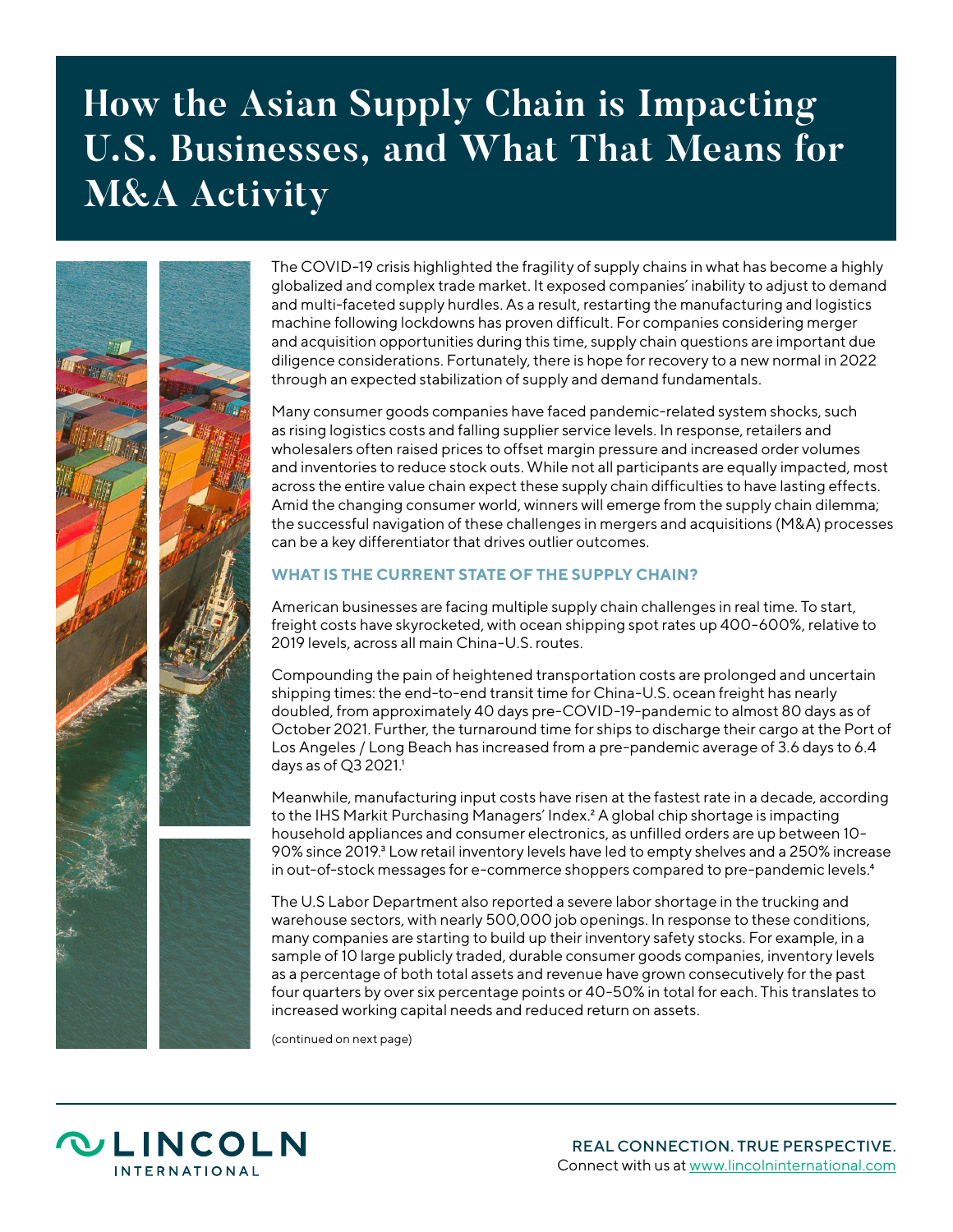## **WHAT CAUSED THE SUPPLY CHAIN PROBLEM?**

The supply chain disruption resulted from a multitude of largely interrelated factors that have taken existing logistics infrastructure to a breaking point, including:

# **COVID-19-Related Plant Shutdowns and Restrictions:**

Southeast Asia closed factories and reduced manufacturing output in late Summer 2021 when it experienced a sharp increase in COVID-19 infection rates due to the Delta variant and lagging vaccination rates.<sup>5</sup>

**Government Intervention / Labor Supply:** Legacy zoning rules that limit how many containers can be placed in a stack by warehouses and yards along with labor restrictions contributed to congestion at the Port of Los Angeles / Long Beach when the amount of space and available capacity for new arrivals was capped. Meanwhile, stimulus checks and expanded unemployment benefits both increased demand for products and suppressed the labor supply, a difficult combination.

**Shortage of Shipping Containers:** A severe shipping container shortage for transport to the U.S. hampered shipments as only approximately 40% of containers make the return voyage, furthering domestic congestion.<sup>6</sup> This is occurring because of downstream bottlenecks: limited chassis availability, warehouse space and trucking capacity. These are all obstacles to clearing the backlog of full containers waiting to be emptied and sent back to Asia.

**Limited Warehouse Capacity:** Warehouses near the Port of Los Angeles / Long Beach are practically full, reporting an extremely low vacancy rate of below 1%, as of Q3 2021. While the national vacancy rate was 3.6%, a record low.7 Thus, container contents have nowhere to go when they arrive in the U.S., which causes more congestion at the ports.

# **WHY WAS THE CONSUMER INDUSTRY VULNERABLE?**

No company is immune to the effects of the recent supply chain climate, but certain factors drive increased exposure and result in even greater challenges for consumer companies. While strategies, including global supply chains and just-intime inventory were hallmarks of well-run companies pre-pandemic, they have exacerbated issues in the last six to nine months. Companies are faced not just with how to succeed in the current environment, but how to evolve operationally to thrive in a post-pandemic world.

Variables that impacted the consumer industry and its companies include:

**Global Supply Chain Exposure:** Whether directly or otherwise, industries and companies reliant on overseas supply chains are seeing materially higher costs and longer delays. Consumer goods companies especially, historically pursued global supply chains compared to other sectors. Pre-pandemic, this strategy drove enhanced margins while still enabling the rapid delivery of goods. Currently, both advantages have been blunted. However, as the wrinkles in the supply chain are solved, the globalization of the consumer goods economy will shift back to being an advantage. In response to the current upheaval, leading consumer businesses will seek to further diversify suppliers across multiple regions and perhaps even expand domestic sourcing.

### **Figure 1. Many Consumer goods categories rely on numerous inputs sourced from overseas, illustrating how susceptible the retail economy is to shipping delays and cost increases.**



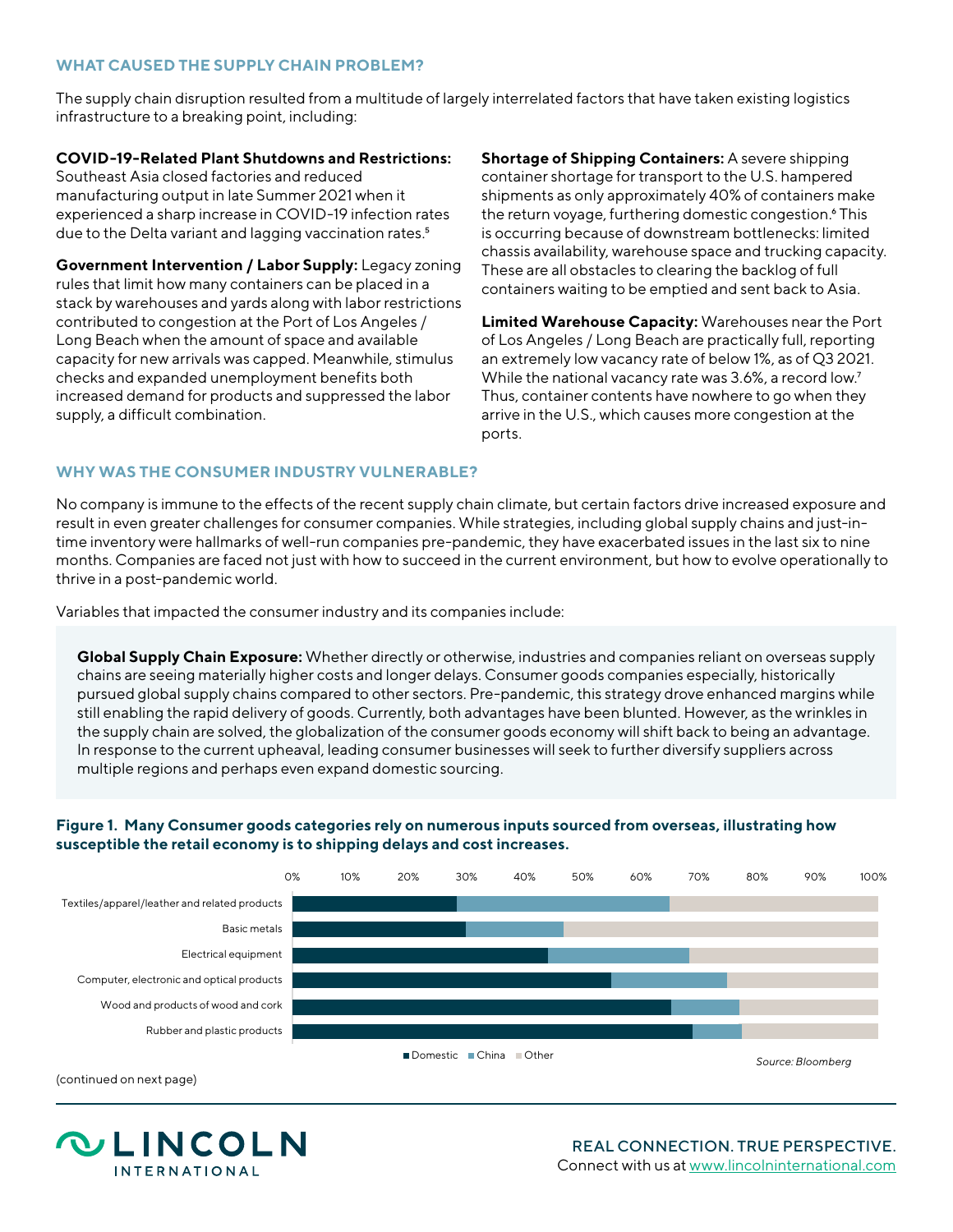**Elevated Demand:** Through 2020 and 2021, consumer goods experienced increased demand, especially in the consumer electronics, home improvement and sporting goods categories. This is driven by high consumer household income as well as fewer opportunities for consumers to spend money in the entertainment and service sectors. Therefore, demand for consumer products has been rapidly increasing. While the elevated demand will relax broadly over time, winning companies and brands that have captured market share and are capitalizing on these gains will continue to benefit and further distance themselves from the competition. As the supply chain headwinds level off, these leading companies will emerge even better positioned than before.

#### **Figure 2. Consumers shifted spending away from services and towards consumer products during the pandemic**  Index of real personal consumption expenditures (PCEs) and components (February 2020=100)



*Note: The index is created from actual figures (seasonally adjusted annual rate) by rebasing February 2020 values to 100. Sources: United States Department of Commerce (sourced through Haver Analytics); Deloitte Services LP economic analysis. Deloitte*

While the consumer sector is broadly impacted by the supply chain disruptions, not all business models and products have been equally affected. In addition to variation within the globalization and demand drivers mentioned above, these key factors below also determine which companies are most vulnerable:

**Company Scale:** On the procurement side, larger companies are better positioned to optimize shipping rates, while companies using fewer containers see less favorable rates. On the sales side, those businesses representing greater criticality to their customers (often related to scale, but not always) can pass through price increases more effectively.

**Product Shipping Efficiency:** Bulk products or those in non-standard dimensions are less efficiently shipped and, therefore experience a disproportionate impact from increased freight costs. This is especially true for lower priced, bulky items, whose shipping represents a larger portion of the total delivered cost of the product.

**Complexity of Manufacturing:** Items with longer production cycles or that involve many inputs have greater exposure to delays, a single delayed component can drastically extend production time. Furthermore, many companies accustomed to just-in-time inventory management are still catching up on demand needs and even once the elevated demand abates, the inventory will need time to catch up.

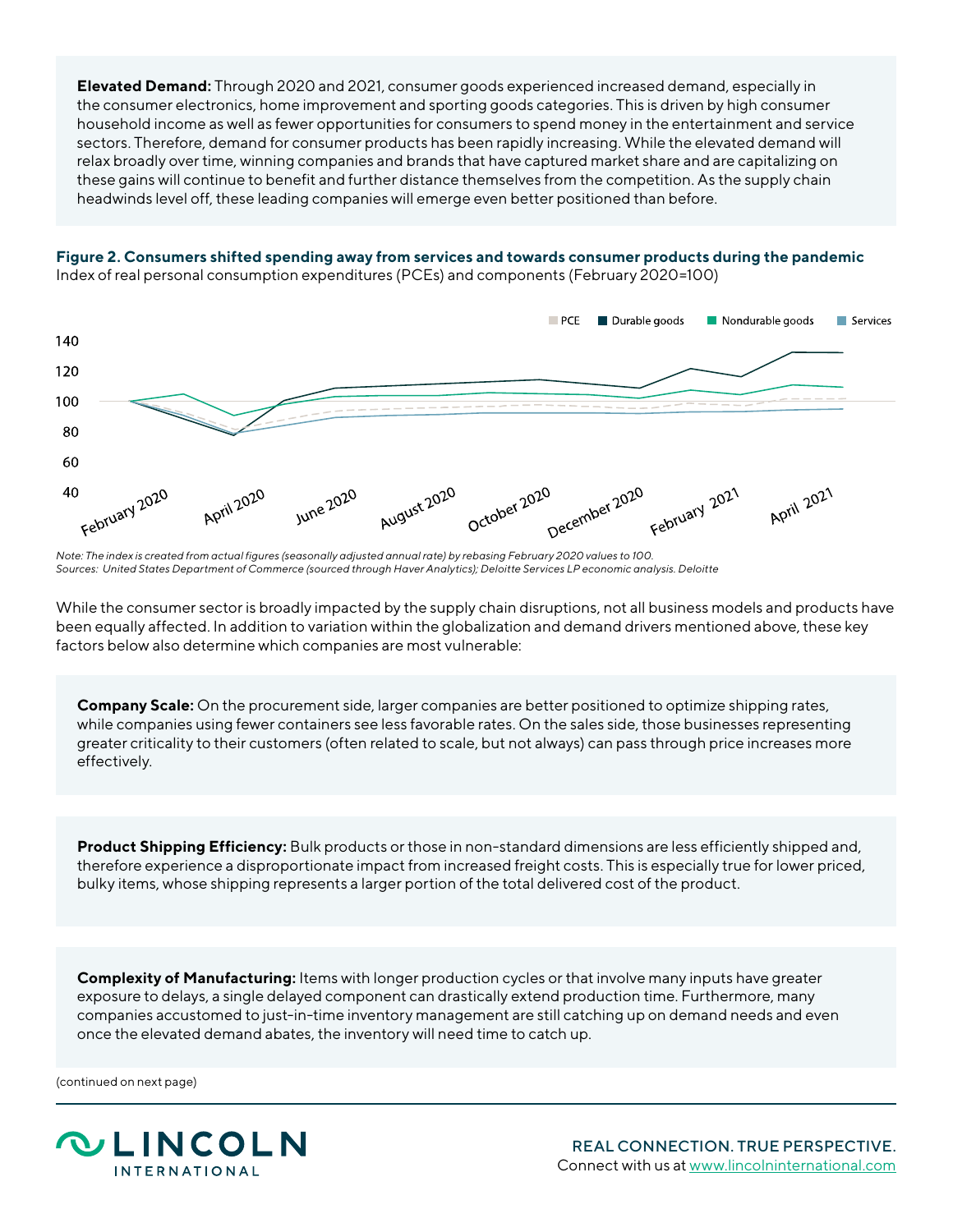## **SPOTLIGHT: E-COMMERCE**

COVID-19 accelerated the volume shift from brick and mortar to e-commerce at levels not expected until after 2025, driving a digital boom for e-commerce platforms. Yet, the existing infrastructure supporting the e-commerce landscape was caught off guard and overburdened, resulting in short-term growing pains that are expected to dissipate as the underlying infrastructure catches up to the expected continued rapid growth of the channel.

Despite the near-term disruption, the long-term shift to e-commerce will continue as consumers increasingly prefer to shop online. As the global supply chain returns to normal and the e-commerce infrastructure catches up to the growth of the channel, winners in the e-commerce space will benefit from the combination of 1) the permanent shift in consumer purchasing behavior favoring online shopping and 2) the catching up of technology, order fulfillment capabilities and logistics capacity requisite to match the demand. Contrary to fears of a "COVID-19 bump," wellpositioned players with differentiated e-commerce capabilities will continue to take market share from brick and mortar-focused companies. The below chart highlights the remarkable growth of e-commerce sales by product category in 2021 and e-commerce penetration rates for each. Those with high growth and low e-commerce penetration rates have significant opportunity for continued long-term category growth in e-commerce.

#### Figure 3. COVID-19 rapidly accelerated e-commerce adoption across consumer product categories, especially in **staple products**



and the commerce sales growth, by product category<br>2021E U.S. retail e-commerce sales growth, by product category

|       |                                 | E-commerce Sales as % of Total |      |         |       |       |       |       |       |       |       |       |
|-------|---------------------------------|--------------------------------|------|---------|-------|-------|-------|-------|-------|-------|-------|-------|
| 37.9% | 8%،<br>$\overline{\phantom{a}}$ | 14.9%                          | 4.8% | $6.1\%$ | 45.4% | 69.1% | 31.3% | 17.8% | 53.2% | 39.9% | 30.1% | 15.5% |

#### *Source: eMarketer*



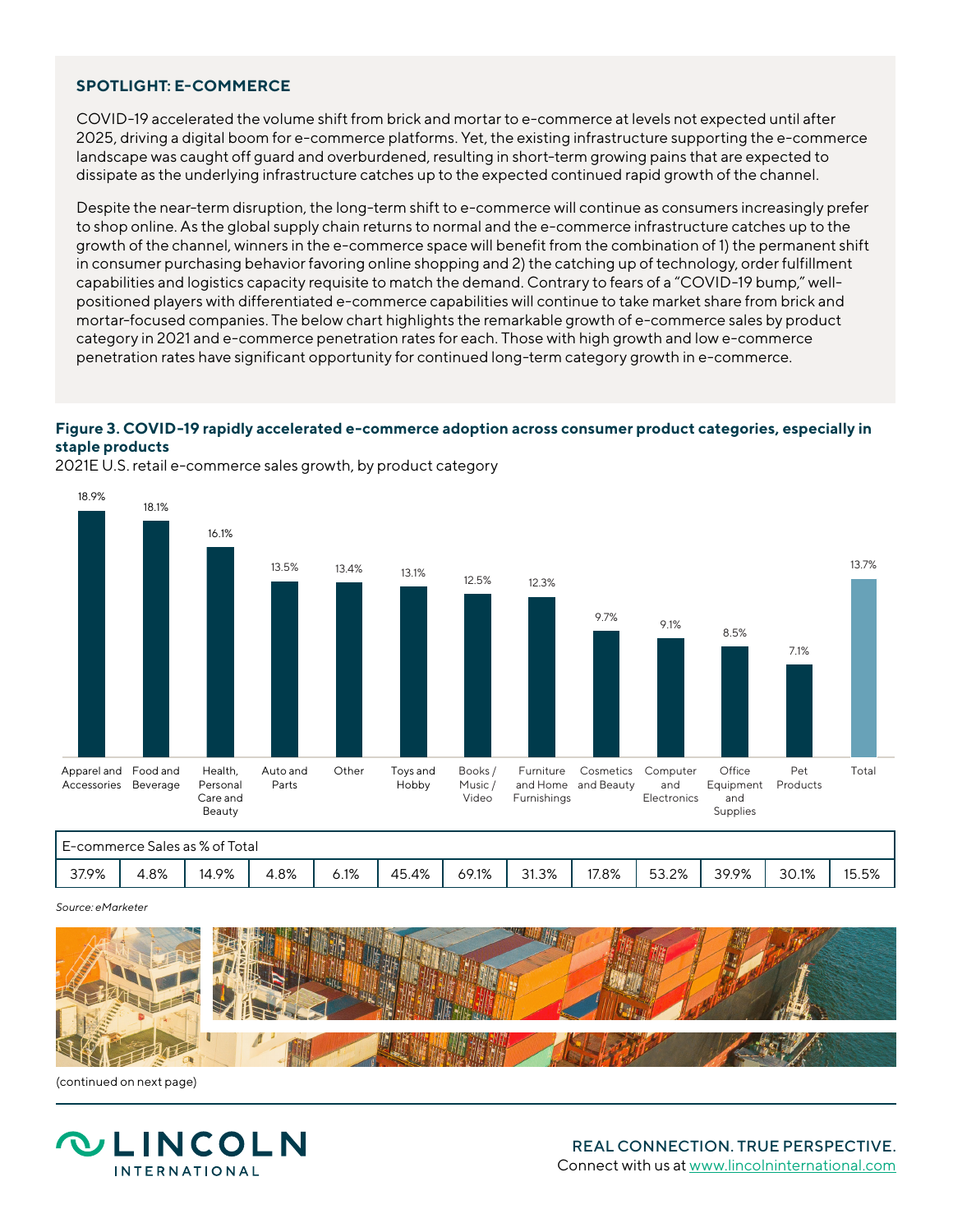# **LINCOLN PERSPECTIVE**

We believe the supply chain will stabilize in coming months. Following the high demand of the holiday season and the Chinese New Year, Lincoln will be watching for the supply chain to adjust and retool itself to support an environment of increased demand, which we anticipate will continue for many years. The impact of the Omicron variant is not yet known, but we remain optimistic with our view unchanged at this time.

There remains significantly elevated demand in several consumer goods categories, but normalization is generally expected in 2022. Supply chains are expected to catchup to demand, as the elevated consumer demand for goods shifts back into services, with a nearly pre-COVID-19 balance of goods to services spend by late 2022, assuming the COVID-19 impact continues to normalize as anticipated. Additionally, given the accelerated consumer pivot to e-commerce due to the pandemic, supply chains will need to be built to support omnichannel models even more, given this growth leap in digital purchasing within the overall consumer spectrum.

While supply chain risk has impacted some sectors of the M&A markets in the very short term, the drivers for acquisition activity remain very strong. Sales synergies, vertical integration and allocation of private capital into the attractive consumer sector will continue for the long term and are expected to drive significant M&A activity in 2022.

Companies that favorably address the below points will be highly attractive in the 2022 M&A market:

- **1. Verify long-term consumer demand in the product category and the potential impact of pent-up, shortterm demand.** E-commerce-focused companies will be better able to establish this as there are many categories that remain underpenetrated in e-commerce. Growth driven by channel shift from B&M to e-commerce will likely compensate for any slowdown in overall product category sales.
- **2. Verify price increases have been implemented and are being accepted by the market.** This will secure future margins and give future investors in a business confidence in a company's ability to adapt to a changing supply chain environment.Identify and execute on near-term initiatives to mitigate or offset any expected long-term margin impact that cannot be passed through in price to customers.
- **3. Identify and execute on near-term initiatives to mitigate or offset any expected long-term margin impact that cannot be passed through in price to customers.**
- **4. Clearly define the "moat" around any given business, such as brand, innovation, intellectual property, e-commerce expertise, superior supply chain or any combination of items.** It is important for a buyer to have clarity around this so they know going into the investment the levers they can pull to thrive in the changing market.
- **5. Proactively address supply chain diligence as a top-of-mind priority with a focus on future risk management.**  Risk-based, "what-if" scenario analyses can be conducted to identify alternate suppliers, who could be called upon to provide any parts, materials, products or services that might be at risk.
- **6. Hire third-party advisors to thoroughly analyze and provide credibility to normalization of marketable EBITDA.** Supply chain disruptions can impact performance and business plans, making a reliable purchase price calculation more difficult.

WHILE SUPPLY CHAIN RISK HAS IMPACTED SOME SECTORS OF THE M&A MARKETS IN THE SHORT TERM, THE DRIVERS FOR ACQUISITION ACTIVITY REMAIN VERY STRONG. SALES SYNERGIES, VERTICAL INTEGRATION AND ALLOCATION OF PRIVATE CAPITAL INTO THE ATTRACTIVE CONSUMER SECTOR WILL CONTINUE FOR THE LONG TERM AND ARE EXPECTED TO DRIVE SIGNIFICANT M&A